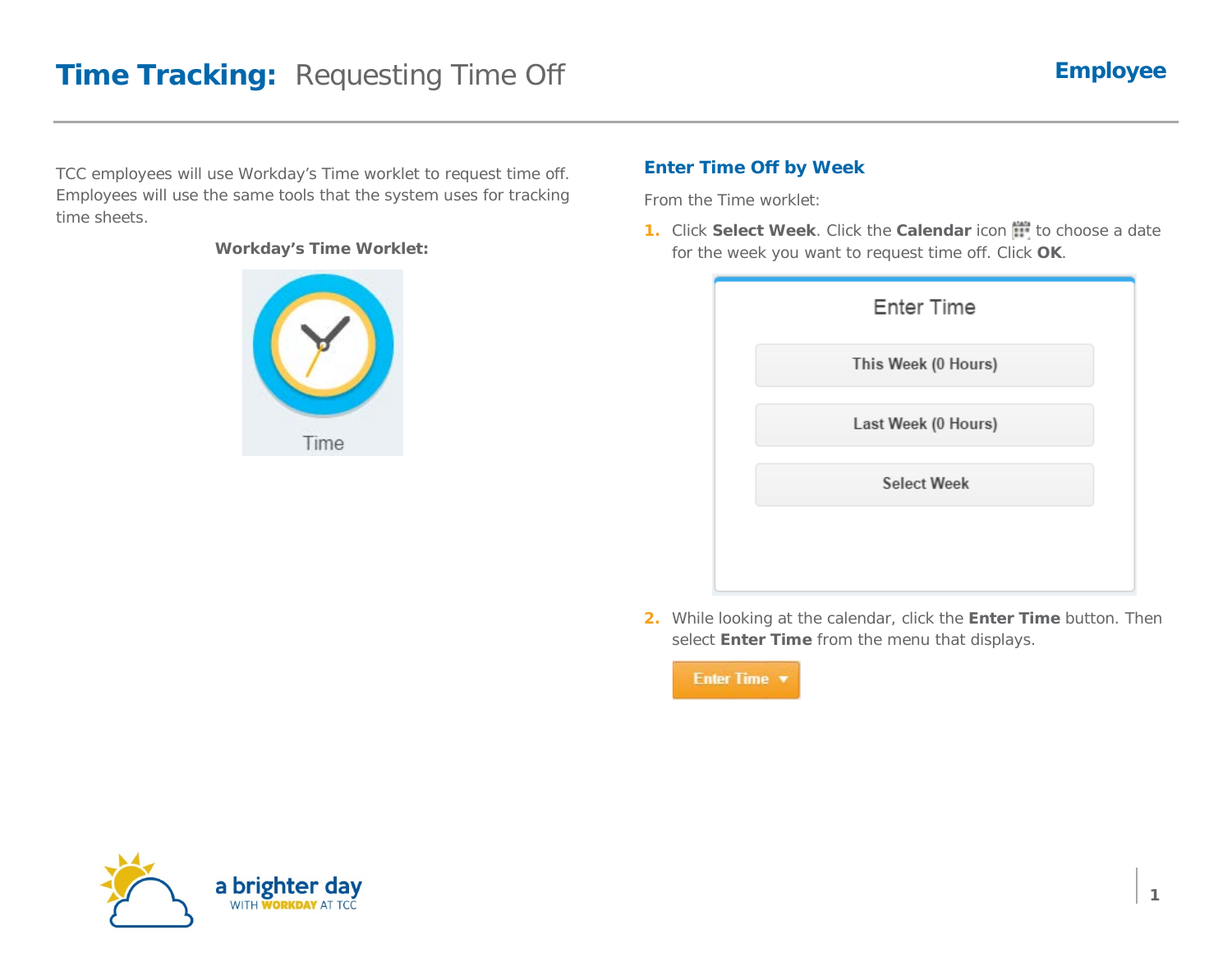**3.** Each day is presented on a separate tab. Create time blocks by entering time **In**, time **Out** and **Time Type** for each day. Use the

plus  $\bigoplus$  and minus  $\bigoplus$  buttons to create and delete additional blocks of time for each day.

- a. **Time Type**: use the prompt icon **the seam** your options for types of time off – annual, sick, etc.
- b. **In**: for the beginning of your time off, such as "8 am"
- c. **Out:** for the end of your time off, such as "12 pm"
- d. **Out Reason** will always be "Out."
- **4.** Once you are done, click the **OK** button to go back to the calendar to review what you've entered.
- **5.** You must click **Submit** to send your time off request to your manager for review and approval. If it's not sent by using **Submit**, then it cannot be processed.

WITH **WORKDAY** AT TCC

Do not click **Submit** until you are done entering time off for the entire week.

Review that your hours are correct, then click the **Submit** button. You may want to enter a comment in the comment box explaining to your manager why you are requesting time off or to provide additional details or context for your request.

#### **Quick Add**

Exempt employees have the option of using **Quick Add** to create multiple time blocks at once on the calendar**.**

**1.** Click **Enter Time**, then **Quick Add** from the pop-up menu.



- **2.** Select the **Time Type** to specify what type of time off you want to request. Then click **Next**.
- **3.** Select the beginning (**In**) and ending times (**Out**) of your request, then select the days you want to request off. Click **OK**. Multiple blocks of time off are now added to the calendar.

| Add        |          |                         | Sunday    |   |
|------------|----------|-------------------------|-----------|---|
| ⊖          |          |                         | Monday    | ✔ |
| In         | 08:00 AM |                         | Tuesday   | ✔ |
| Out        | 04:00 PM |                         | Wednesday | ✔ |
| Out Reason | × Out    | $\overline{\mathbf{v}}$ | Thursday  | ✔ |
|            |          |                         | Friday    | ✔ |
|            |          |                         | Saturday  |   |

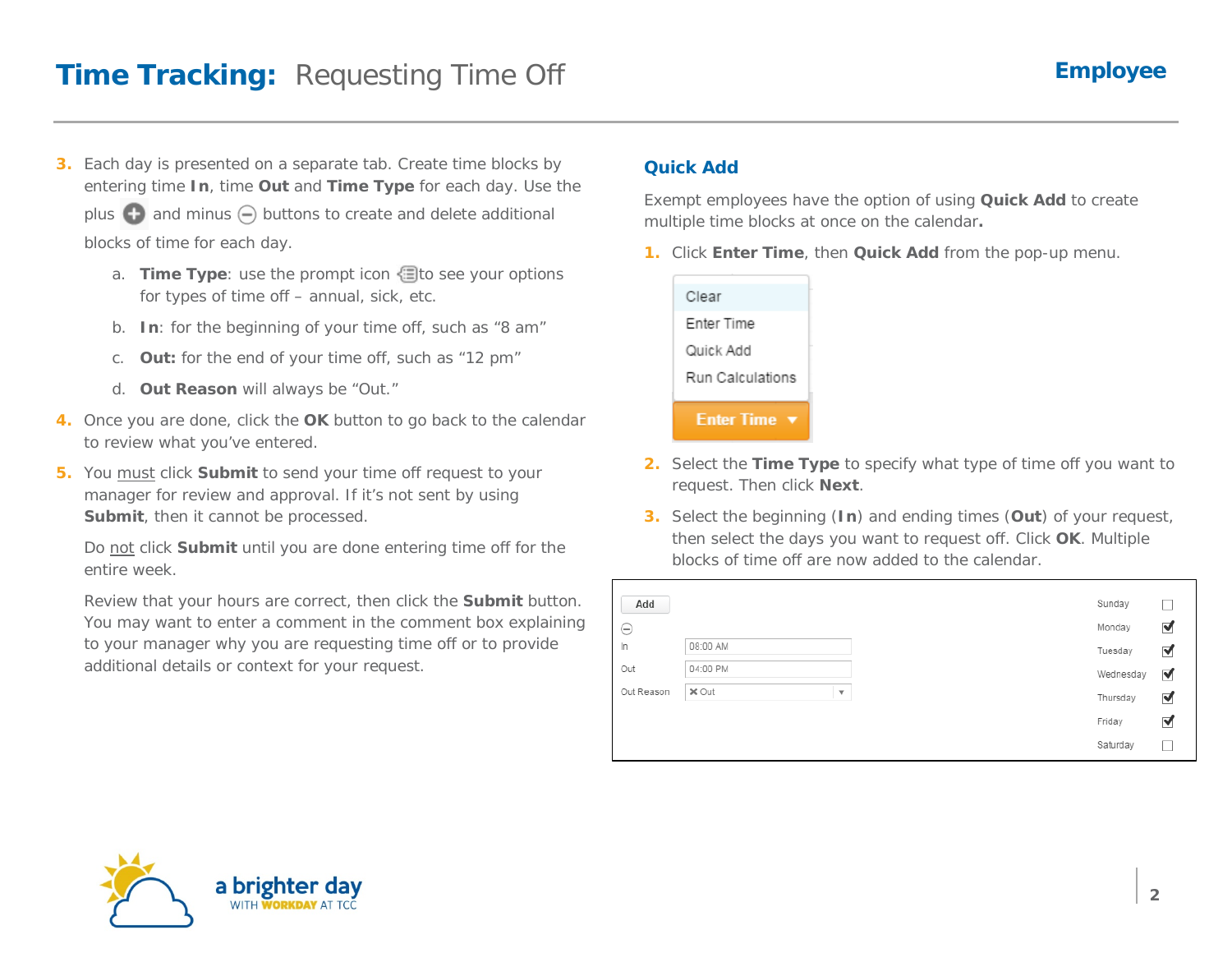### **Enter time off directly onto the calendar**

If you prefer, there is a second way in Workday to enter your time off request. It doesn't matter your preference—it just works a little differently.

**1.** Click inside the calendar on the day you want to request time off. The Enter Time window displays.

| Mar 1-7, 2015<br>.,<br>$\bullet$<br>$\ddot{\phantom{0}}$ |                             |                             |                             |                             |  |
|----------------------------------------------------------|-----------------------------|-----------------------------|-----------------------------|-----------------------------|--|
| 2015                                                     | Sun 3/1<br>Hours Entered: 0 | Mon 3/2<br>Hours Entered: 0 | Tue 3/3<br>Hours Entered: 0 | Wed 3/4<br>Hours Entered: 0 |  |
|                                                          |                             |                             |                             |                             |  |
| 7 AM                                                     |                             |                             |                             |                             |  |
| 8 AM                                                     |                             |                             |                             |                             |  |
| 0.111                                                    |                             |                             |                             |                             |  |

**2.** Complete all required fields: time **In**, time **Out** and **Time Type.**

| Time Type * Annual                    | 信<br>search             | $\alpha$ |
|---------------------------------------|-------------------------|----------|
| In<br>$\star$                         | <b>Time Entry Codes</b> | b.       |
| Out<br>$\star$                        | Time Off                | Þ        |
| Out Reason<br>X Out<br>Hours $* 0.00$ | $\overline{\mathbf{v}}$ |          |
| <b>Details</b>                        |                         |          |
| Comment                               |                         |          |
|                                       |                         |          |

- **3.** Click **OK**.
- **4.** Repeat **steps 3 and 4** for each day you want to request time off. Total hours update and display across the top of the calendar.
- **5.** If necessary, click on a previously created time block to make any corrections.
- **6.** Click **OK** to save corrections or **Delete** to remove a time block.
- **7.** You must click **Submit** to send your time off request to your manager for review and approval. If it's not sent by using **Submit**, then it cannot be processed.

# **Limitations of the Workday time off system**

Please take note of some important limitations of the Workday time off system:

- 1. Workday does not automatically recognize the 1-hour lunch break, and will record an 8 a.m. to 5 p.m. time off request as 9 hours. If you are requesting off a full day of work, you may need to enter it as 9 to 5, or 8 to 4 and let your manager know you will be out the entire day in the comment box.
- 2. Each week must be submitted separately, and time off requests that extend across multiple weeks must be submitted separately. For example, if you request off Friday and the following Monday, they must be submitted as separate weeks.

$$
\boxed{\text{Today}} \quad \boxed{\bigcirc}
$$
 May 10 – 16, 2015

You can use the arrows to navigate between weeks on the calendar to enter time off across multiple weeks, but they must be **submitted separately, week by week.**